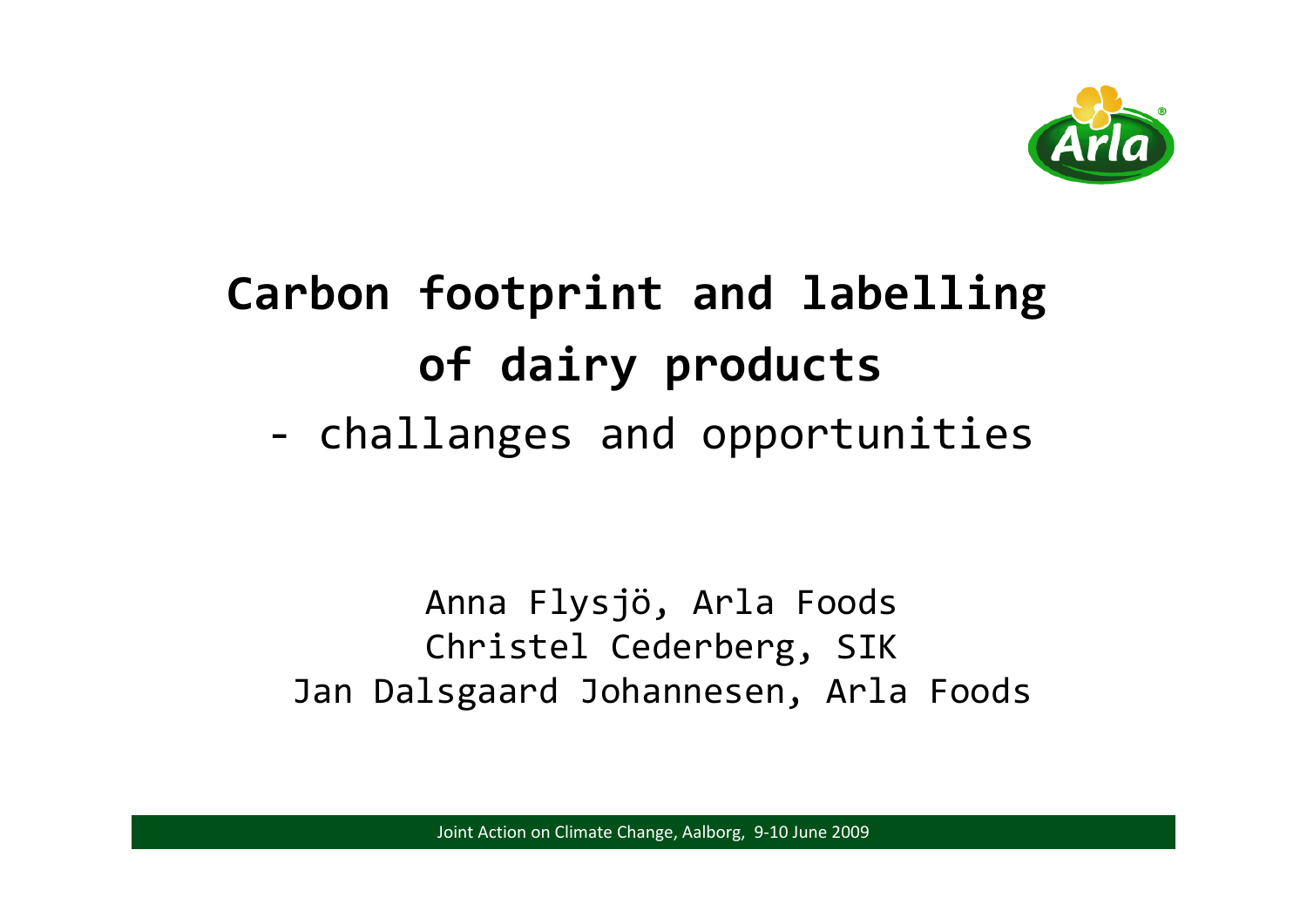

source: Maten och miljön, LCA av sju livsmedel, 2002

**2009 2009 2009 2009 2009 2009 2009 2009 2009 2009 2009 2009 2009 2009 2009 2009 2009 2009 2009 2009 2009 2009 2009 2009 2009 2009 2009 2009 2009 2009 2009 2009**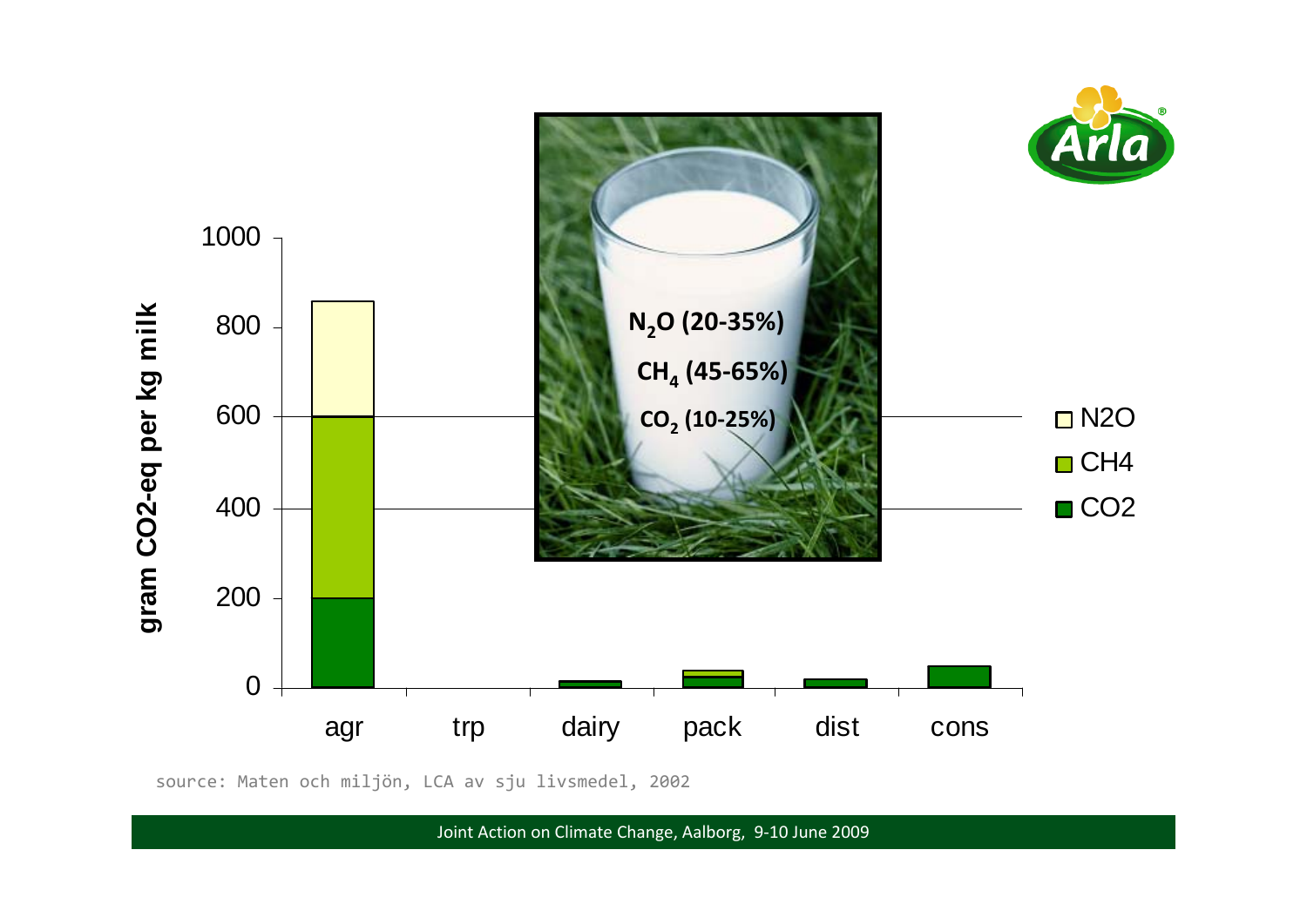

## **Challanges**

- ‐- handling of co-products
- ‐ emission factors
- ‐- obtaining "relevant" data

## **Opportunities**

‐- example of the dairy company Arla Foods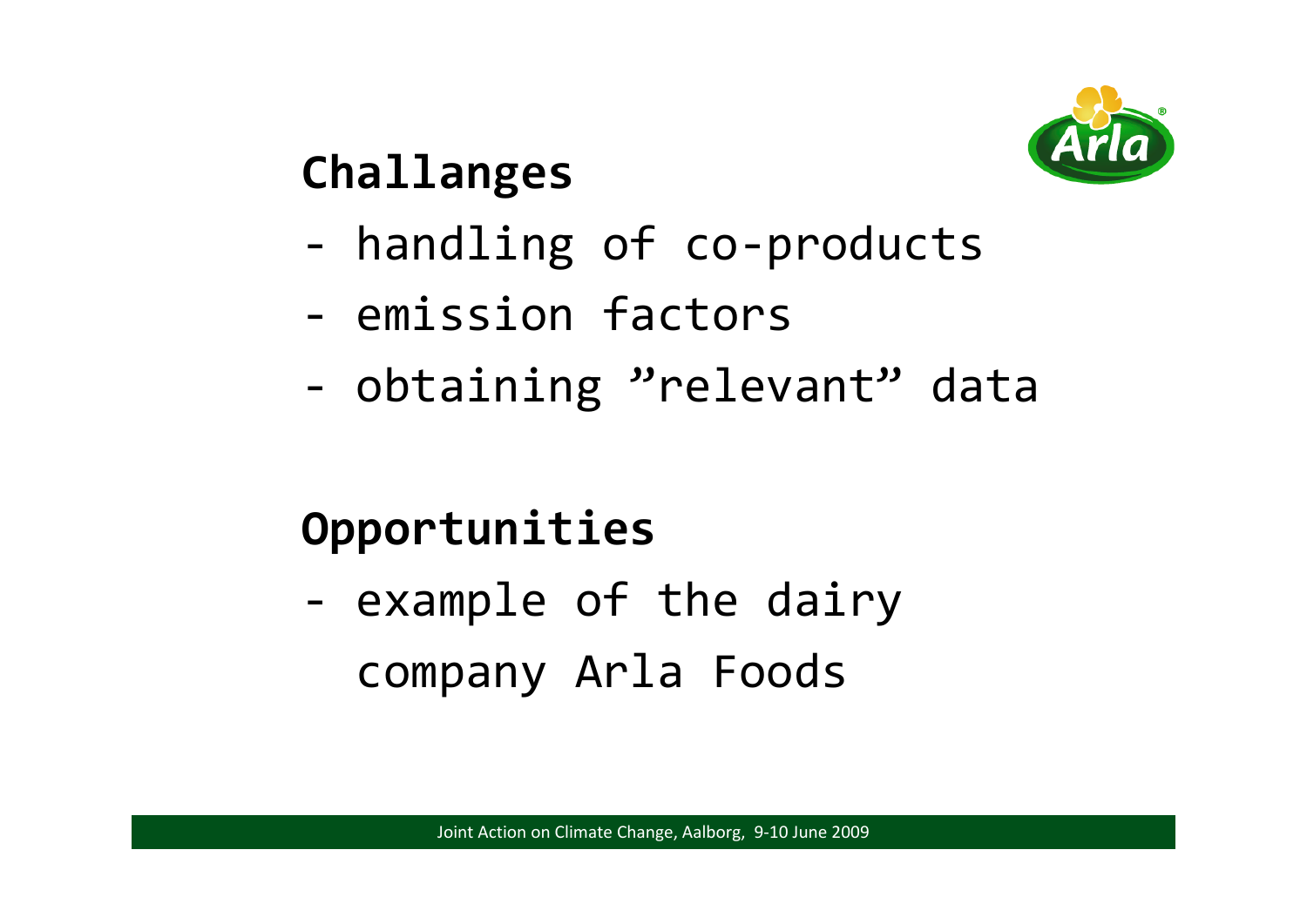## **Handling co‐products in LCA**

Al

**dividing processes into sub‐processes**

**system expansion**



#### **allocation**

- ‐physical relationship
- eg economic value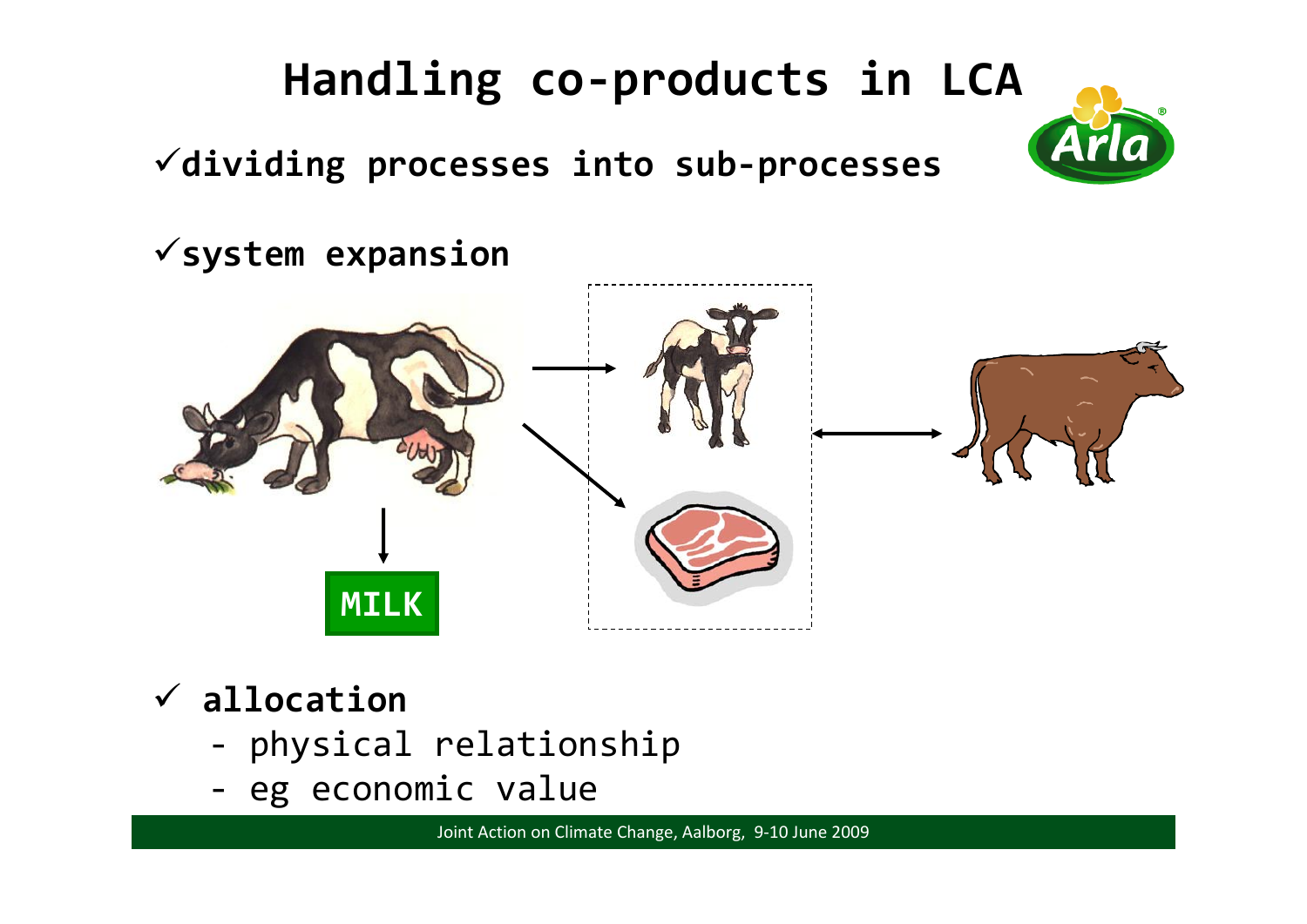

### **Contribution to global warming depending on co‐product handling**



source: Cederberg & Stadig, 2003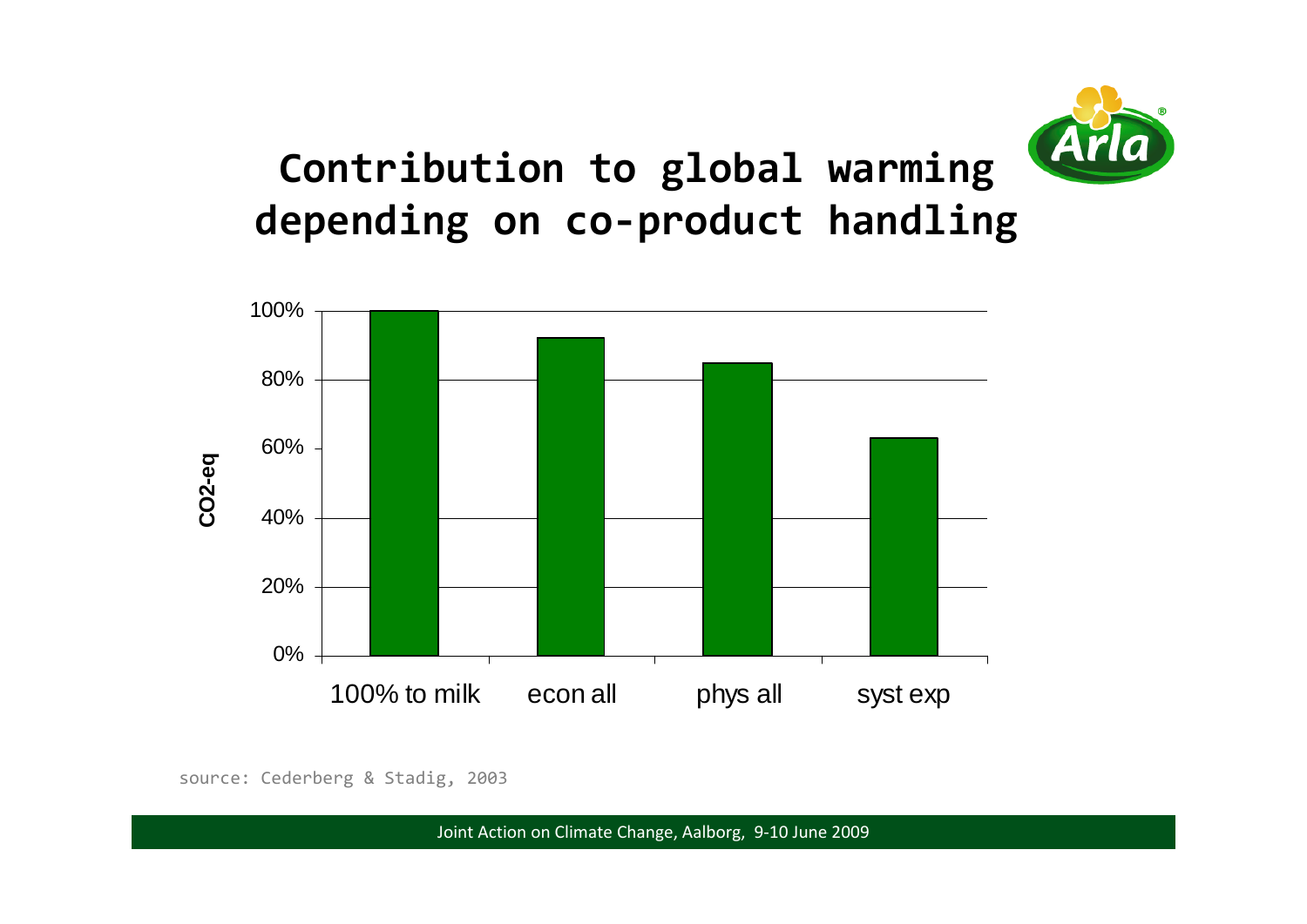#### **Emission factor for N2O from application of <sup>N</sup>‐fertiliser**



‐ "uncertainty assessment" of EF1 (N2O emissions from fertilisers on farm) data taken from one of the farms from Cederberg *et al* 2007 (CF changed to IPCC 2007)

‐ default value EF1 0.01; uncertainty range 0.003‐0.03 (IPCC 2006)

**August 2009 6** Joint Action on Climate Change, Aalborg, 9-10 June 2009 **666 Changes**, August 2009 **666 Changes** 

**+25%**

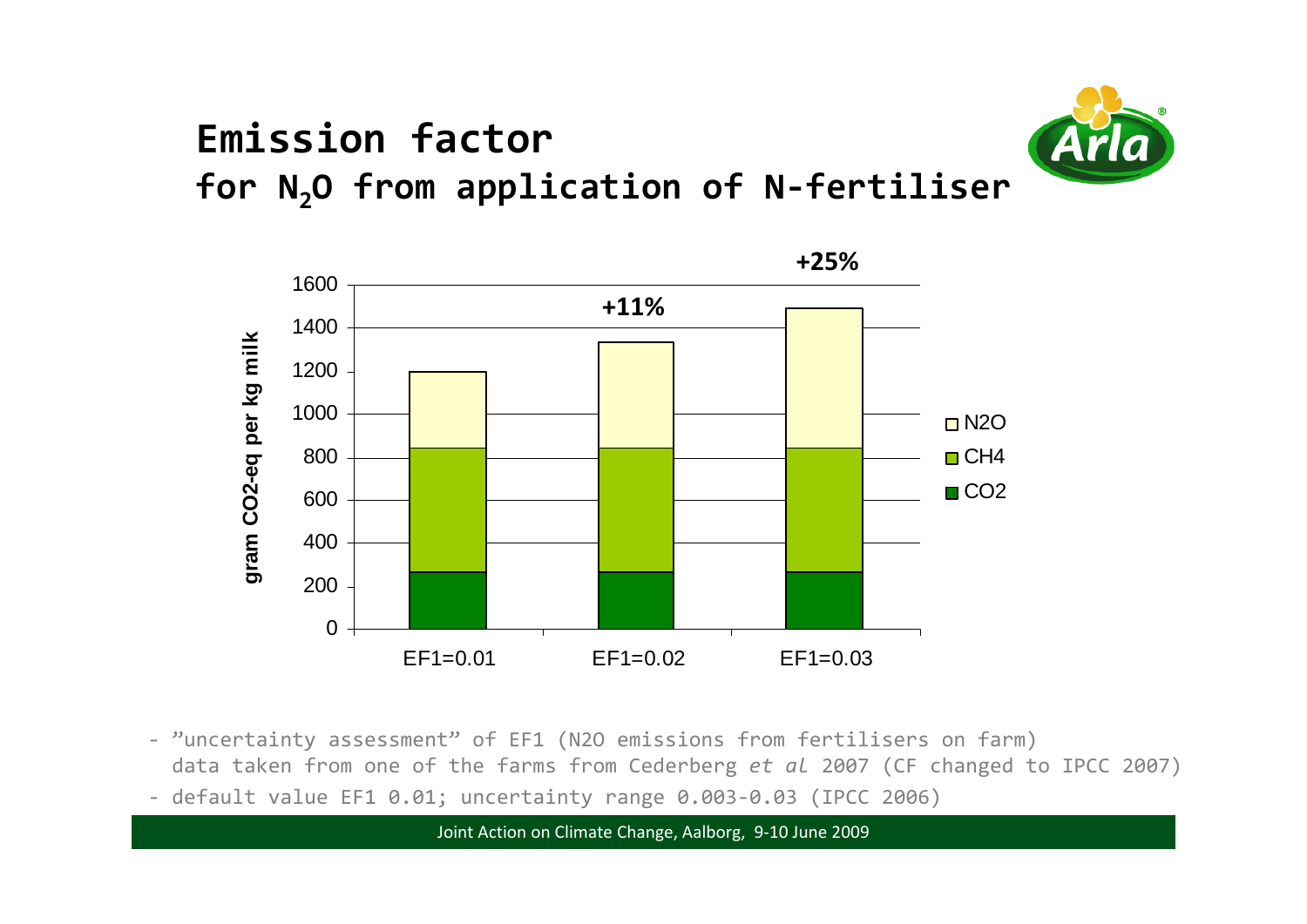

## **Challanges with obtaining "relevant" data**



**August 2009 7** Joint Action on Climate Change, Aalborg, 9‐10 June 2009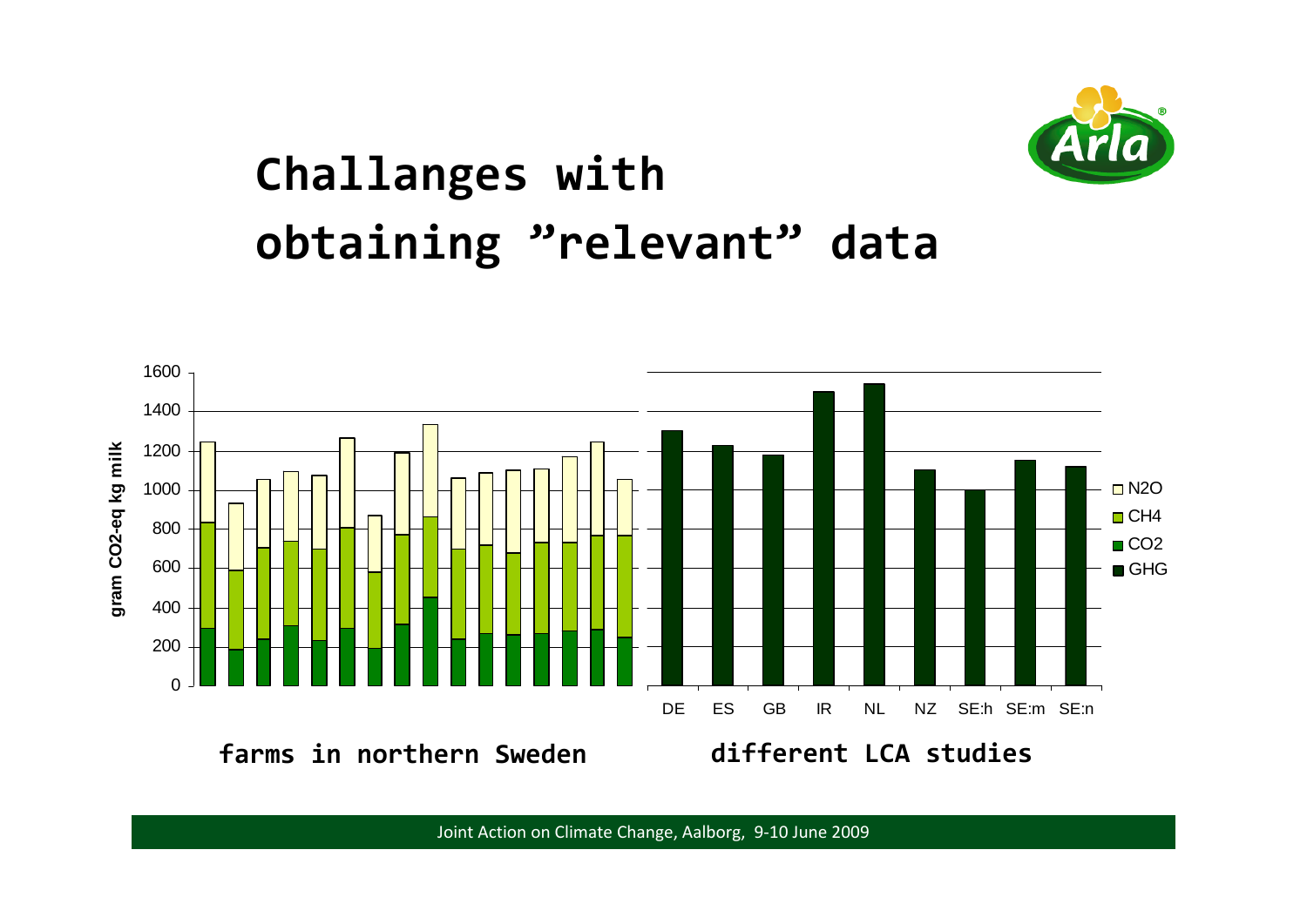

## **Total Carbon Footprint of the dairy company Arla Foods**



**August 2009 8** Joint Action on Climate Change, Aalborg, 9-10 June 2009 **888** March 2009 **888**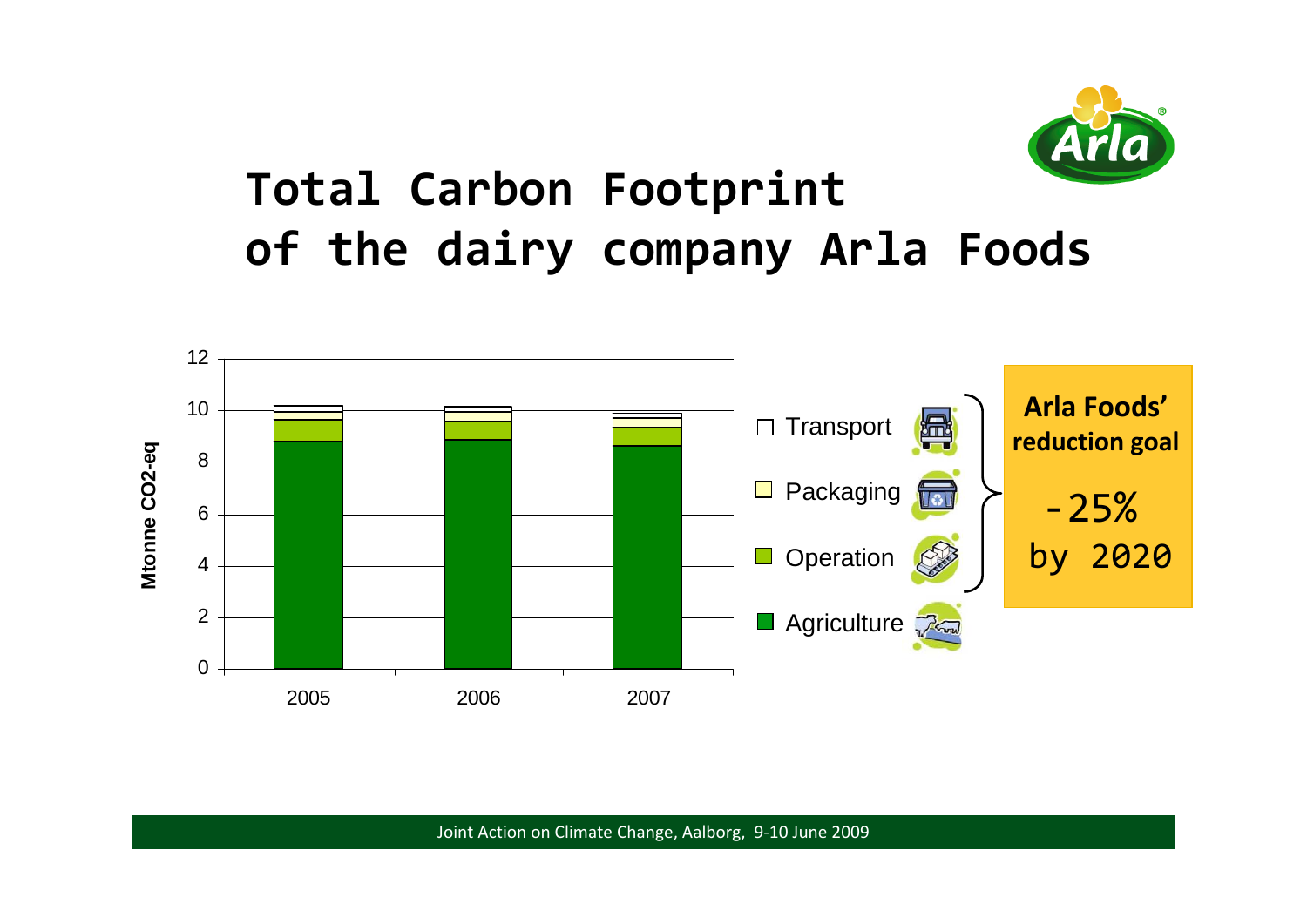## **Conclusions**

- $\checkmark$  methodological choices important
- $\checkmark$  large uncertainties within systems
- $\checkmark$  important with further work (understanding systems, uncertaineties etc)
- **…and for Arla Foods**
- $\checkmark$  primary production is most crusial, but difficult to influence
- $\checkmark$  milk is a valuable raw material!
- $\checkmark$  difficult to put a carbon label on dairy products today